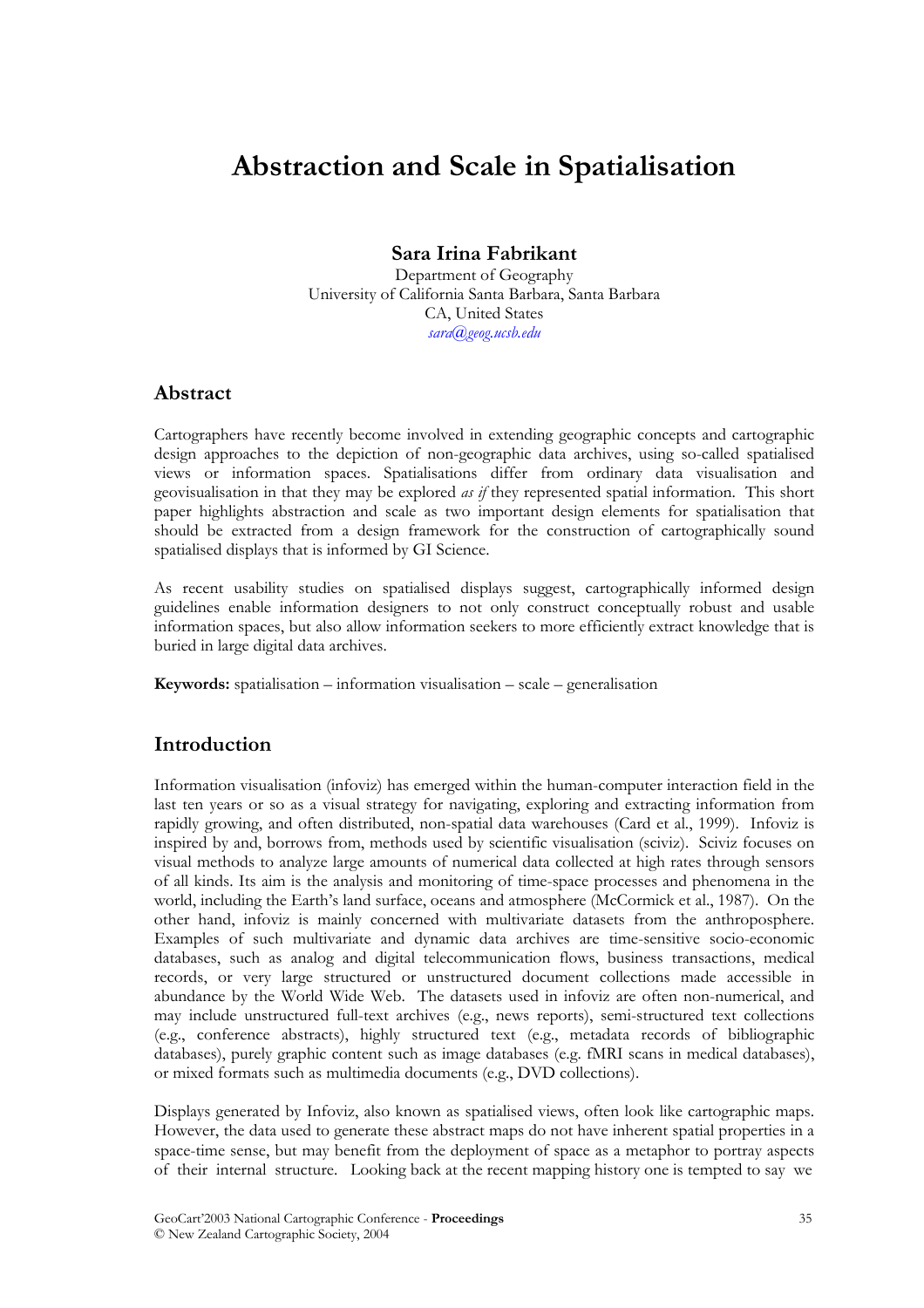have come full circle with infoviz. The use of non-physical (often intangible) data depicted in a Cartesian display space should remind us of the statistical graphics emerging in the early18th century Europe, for example, by William Playfair in Britain, or Baron Dupin and Charles Minard in France. Like infoviz today, the thematic mapping revolution in 19th century Europe was lead by engineers and not cartographers. As Tufte (1983) puts it, Minard's *map* of Napoleon's Russia campaign may very well be the best statistical graphic ever drawn.

# **Visualisation3 : Sciviz, Infoviz and Geoviz**

Two distinctive design strategies can be identified for information visualisations. The first and most important is the use of space and spatial metaphors as a data generalisation and visualisation method to reduce the complexity of knowledge discovery in any given domain. The second strategy is to allow highly interactive viewing of the data spaces by using increasingly sophisticated directmanipulation graphic user interfaces which allow the navigation and pro-active data exploration of multidimensional data spaces in real-time (Ahlberg and Shneiderman, 1994).

Considering the emphasis on spatial representation as an abstraction and visualisation vehicle it is unfortunate that the Cartographic/Geographic Visualisation/GIScience community at large has mostly ignored the developments in information visualisation. Exceptions to this, however, are Kuhn and Blumenthal (1996), Couclelis (1998), Dodge and Kitchin (2000), Skupin and Fabrikant, (2003), Fabrikant and Skupin (in press); just to mention a few GIScientists active in this domain.Only recently has the University Consortium for Geographic Information Science (UCGIS) identified spatialization as one of the future research challenges(Skupin et al., 2003).

After an initial phase of graphic ideation (Dent, 1999) and creative exploration of a huge and very diverse set of visual forms information visualisation now seems mature enough for synthesis. It has experimented with 2/3D, immersive, semi-immersive or manipulable data spaces in various contexts on a largely ad hoc basis, and has come to believe that fundamental design issues like symbology, scale, perception and cognition of graphic forms employed in infoviz work need to be examined using a GIScience perspective and a cartographic design approach. The construction of a solid theoretical design framework based on empirical evaluation is also necessary. As argued in this paper a cartographic perspective is well suited to advance such a task, as the formalisation of a visual language for geographic representation based on semiotic and semantic principles is already in place (Bertin, 1967, 1977; MacEachren, 1995).

How is spatialisation related to geovisualisation and scientific visualisation? All three data handling approaches are an attempt to deal with the information overload problem. Whereas data for scientific visualisation typically focuses on numerical data sets describing properties of the dynamic physical environment in two and three dimension s (e.g. tornadoes, fluid dynamics, geology and sub-surface mining), geovisualisation is mostly concerned with data on the Earth's two dimensional curved surface, including the human built environment and physical geographic data.

A defining component of data sets used for scivis and geovis is that the first three dimensions are typically reserved for the inherent physical extension of corporeal phenomenon under study, that is, its width, height and depth (scivis), and/or its geographic location on the Earth's surface (geovis). The order of the assignment is also meaningful. The x-y and z coordinates cannot be switched. However, unlike scivis, geovis is rarely concerned with depicting solid objects volumetrically in true three-dimensional space, although the third dimension is often used for the more flexible display of surface data, additional data variables, minor features such as trees and buildings, or time.

By contrast, information visualisation attempts to depict inherently non-spatial and n-dimensional data through spatial metaphors in lower dimensional display space, usually one to three dimensions (while ignoring the 2D curvature of the Earth's surface). The goal is to derive a humanly perceivable and cognizable information space that reveals new knowledge by condensing the n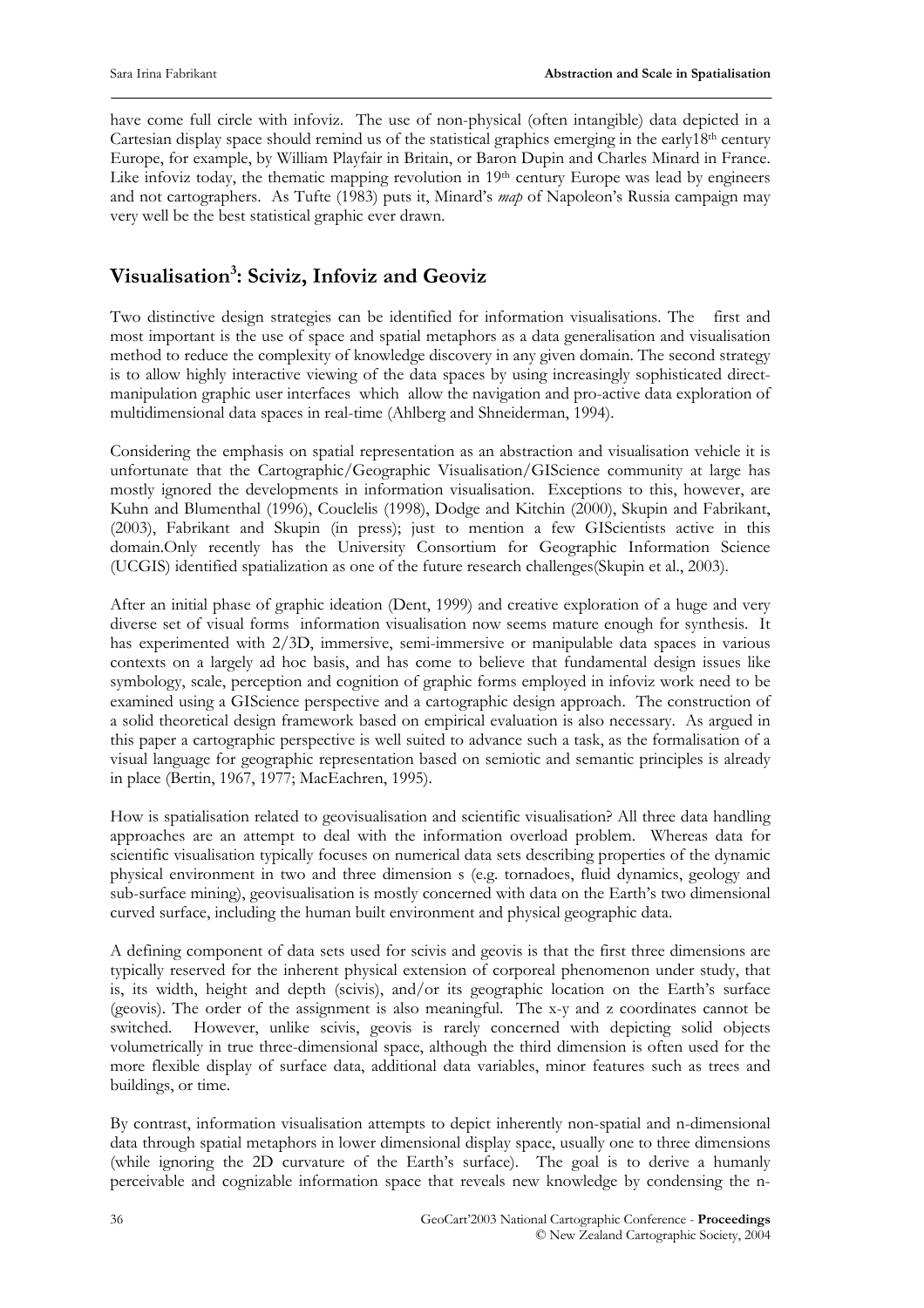dimensional dataset onto a graphic output space of appropriate dimensionality. The assignment of a phenomenon's attributes onto display space dimensions, or the mapping of relationship characteristics between phenomena, is purely arbitrary in an absolute sense and is not representational of real world objects.

Figure 1, below, provides an example based on Google's reporting of related web sites. Here the absolute orientation of the map is not meaningful (in the way that up for North orients a cartographic maps to real space). The axes of the reference frame simply encapsulate the sum of the n-dimensional attribute space that is projected onto them. Still, the emerging pattern, determined by relative distances between, and the relative orientation amongst, the features, becomes meaningful through the interpretation of the revealed proximities between items. In essence, the map becomes the metaphorical window, or the looking glass, for exploration of an abstract information world.



Figure 1. The network map as a visual spatial metaphor for the "what's related" query feature of the Google web site.

It does this by interpreting the n-dimensional semantic space of inter-connected web sites on the World Wide Web as a node-link network in two dimensions. The derivation of the relative location of the nodes representing web sites is based on content and structural (linkage) information, and nodes that are connected are specifically more related with one another.

Applying (Tobler, 1970) 'First law of Geography' one would expect that closer nodes be more related than distant ones, but this is not quite the case. In fact the TouchGraph browser used to create the graphic rearranges the links through a spring-node (also known as force-feedback) layout algorithm to rearrange items based on a chosen relatedness measure. With this procedure the more related sites gravitate towards each other, while less related sites are pushed farther apart. However, in parallel with this layout algorithms modify the configuration based on aesthetic criteria, such as evenness of edge links, and minimization of edge crossings to achieve a visually balanced and pleasing layout. These almost diametrically aimed procedures are problematic as our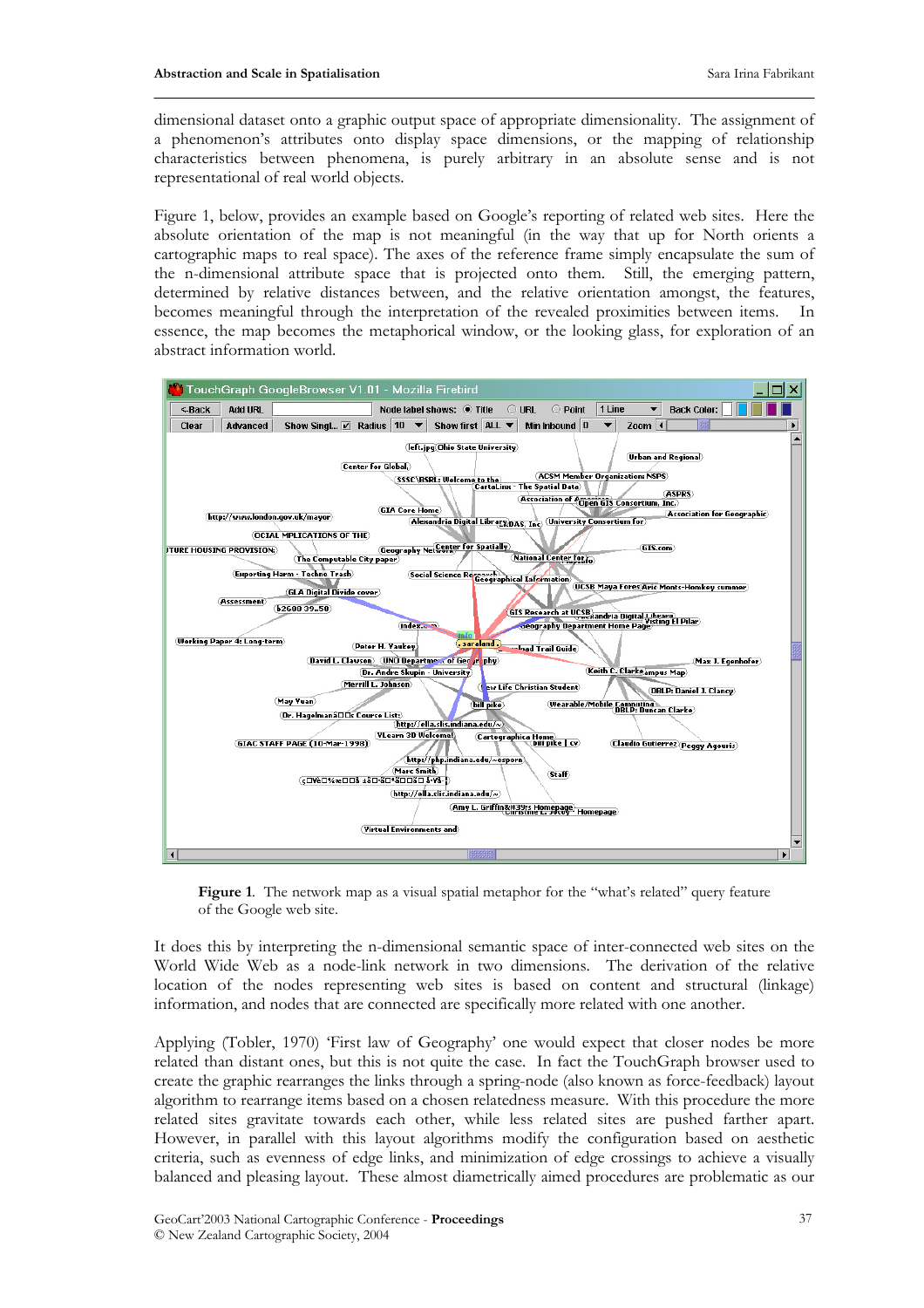own empirical studies suggest that document similarity along links of a network override similarity judgments between documents based on straight-line Euclidean distance. Moreover, the length of the links is linearly associated with similarity strength (Fabrikant et al., 2002).

Figure 2 extends the map metaphor in that here the map becomes the interactive user-interface to a meta search engine on the WWW (kartoo.com). The graphics show the query results for a web search on the author's name. The retrieved results for this are organized semantically and presented to the information seeker as an "isopleth map", including labelled "information peaks". In this case the information seeker has selected a peak labelled "information" just West of the centre of the landscape, and the dynamic map has highlighted respective relationships with yellow connecting links. As in Figure 1, the link lengths are not represented consistently within a cognitive framework where similarity and length are directly related, so this too is not an optimal metaphorical mapping.



**Figure 2**. The spatialised display as a query interface for the WWW.

Most spatialisations are not designed by cartographers, or people trained in cartographic design. As a result, key spatial concepts such as metric distance, functional distance, arrangement and scale are not fully exploited. Associated and well-established design practices that include cartographic generalisation, map abstraction and scale, symbolisation are also often under-used. The next sections illustrate 'cartographic' work in infoviz with examples, and propose avenues for additional cartographic involvement.

# **Cartographically Informed Spatialisation**

What are key contributions of GIScience and cartography that may aid in improving infoviz designs? Elsewhere we have proposed a two-stage transformation process informed by cartographic practice, and including semantic generalisation and geometric generalisation (Fabrikant and Buttenfield, 2001); (Fabrikant and Skupin, in press) for designing cognitively adequate spatialisations. Semantic generalisation is concerned with encoding database meaning into appropriate spatial representations for knowledge discovery (e.g., spatial metaphors), whereas geometric generalisation deals with employing adequate visuo-spatial structure to depict this meaning (e.g., space transformations, space types and symbology). In this paper we highlight two concepts in geometric generalisation that need to be considered carefully when designing spatialisations: abstraction and scale.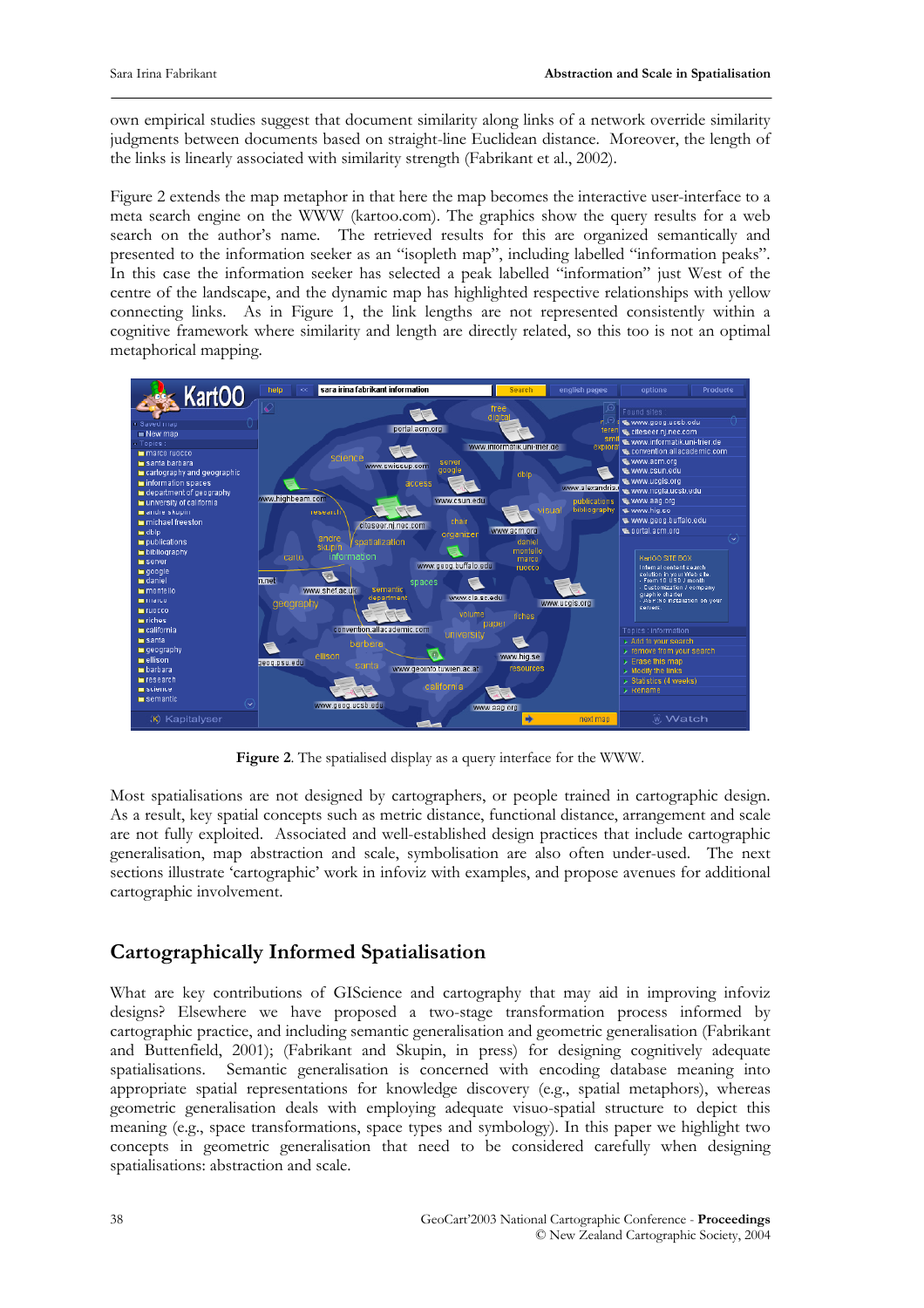#### **Abstraction**

It is a truism that geographers use a variety of visual forms to depict the world. Visual forms range from the highly realistic and tangible (e.g., aerial photographs) to the more abstract and intangible (e.g., graph). There are a series of tradeoffs inherent to visual forms in general that need to be negotiated when making a specific choice of one.



**Figure 3**. The relationship of fidelity *versus* abstraction for the representation of geographic datasets.

Very realistic representations, such as an aerial photograph (as shown on the left side in Figure 3) are easy to grasp, even by most non-specialist audiences. Realistic images have high fidelity with the real world (through their high recognizability with the real objects), and capitalise on people's strong visual perception capabilities. Little cognitive effort is needed to make sense of the information presented as the represented item looks like the "real thing". However, more realistic depictions only work well with tangible things, that is, features that can be perceived in the landscape. As a result they have a narrower, more specific focus. Abstract representations on the other hand require more cognitive effort to be decoded (often with the help of a key or legend of some sort), but are especially powerful in revealing non-tangible or invisible aspects of the environment. An example for this might be depicting names for areas in the landscape, or to designate features that have changed since the last map release. The labels and pink campus buildings shown in the topographic map in Figure 3 illustrate this. The power of abstraction lies in its potential for mobilizing a greater degree of generalisation at the expense of reduced fidelity and a lesser visual authenticity. The use of the knife and fork symbol to represent food outlets along a freeway is a case in point. The society of the endomorphic manifold and the socio-demographic composition of the sympathic process of the society relationships of the society relationships of the society relationships of the society of the endomorph

With abstraction in spatialisation, the fidelity of the data space representation typically ranges from medium to very low, and thus such spaces should be always accompanied with a detailed legend. An example for such a low spatial fidelity/high abstraction combination is given in Figure 4. Here United States census data is depicted on the left side in the form of two diagrams: a self-organizing map (SOM) (Kohonen, 1995) and a dimensionalised map of the attribute space.

In this the two display space dimensions are semantically the sum of all 46 attribute dimensions from the U.S. census 1990 projected into a two dimensional space, and the green-to-yellow U-Matrix visualisation on the very left shows the characteristics of the 46-dimensional attribute space. The color gradation from green to yellow illustrates that the bottom third of the space is qualitatively very different than the top third. The higher the numerical values in the variables the darker the green the color in the U-Matrix. The location of 48 U.S. states (conterminous U.S.) in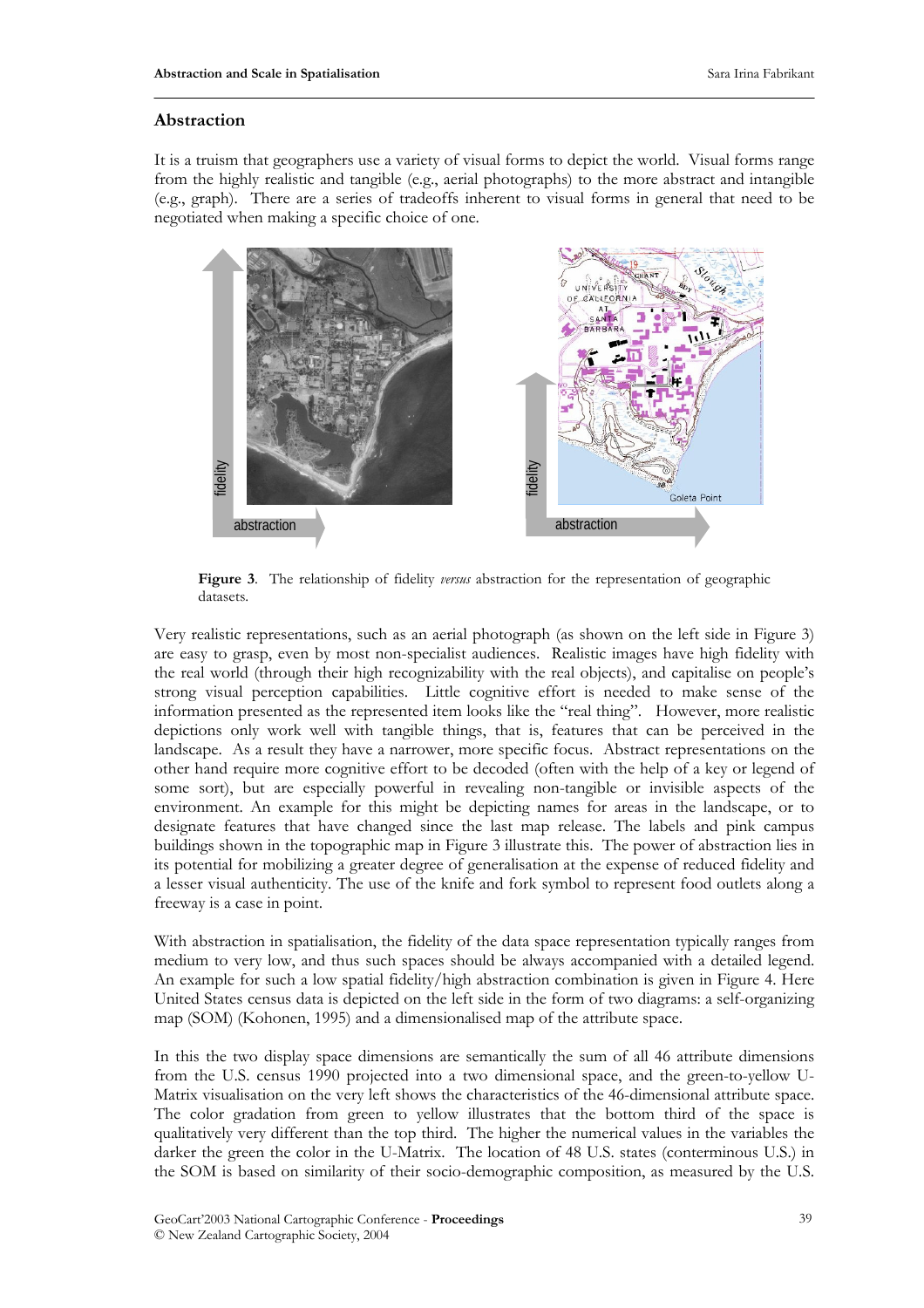Census. A k-means cluster solution has been computed from the n-D attribute space, and is visualised in a map-like spatialisation to the right of the Umatrix in Figure 4. Four clusters emerge in the 2D SOM.



**Figure 4**. Self-organizing maps and a geographic map depicting clusters of similar of U.S. States, based on their socio-demographic composition according to the U.S. Census 1990.

Once data space clusters are mapped back into geographic space (symbolized by the same four colours), abstraction is reduced, and fidelity increased as the spatial metaphor regains greater engagement with real world geometries. A person familiar with the U.S. will be able to recognize the characteristic shapes of the States and their location on the Earth's surface, and can also relate their location in real space back to attribute space. One can see how both geographic spaces and abstract data spaces can be explored jointly by this kind of sweeping to increase the power of knowledge construction by visual means. Comparisons of autocorrelation in data space (e.g. contiguity of the clusters) with autocorrelation in geographic space may yield important insights on how much location matters in a geographic dataset.

Ideally, the data space and map space would be explorable at different levels of detail, which will be discussed in the next section.

#### **Scale**

Scale has been identified as one of the most fundamental yet poorly understood phenomena in research dealing with geographic information (Montello and Golledge, 1999). Generally defined, scale relates to some kind of ordering of levels or hierarchies, "especially when used as a measure or rule" (Meriam Webster, 2004). In GIScience, scale can be referred to in multiple ways, including: as level of detail (resolution) of a phenomenon under study, as in a 30m sampling interval of a digital elevation model; as a level of abstraction or spatial extent; for instance a footprint at 1:200,000 scale; as a level of human point of observation like body space or geographic space; or as a semantic levels, for example nested enumeration units, delineated by political boundaries. The tight coupling in cartographic representation between semantic (object) generalisation (simplification of meaning) and geometric generalisation (graphic complexity reduction) is depicted in Figures 5. As one moves from a larger scale representation (Figure 5 left map) across the scales to a small-scale representation (Figure 5 right map), not only may the graphic density change, but also the meaning associated with the graphic marks. For example, one may be interested to see individual academic building at highest level of detail, whereas only the area associated with the university may be relevant at lowest level-of-detail.

Based on the contention that spatialisations should be explored as *if* they represented geographic space, then one would expect to find the same semantic and geometric complexity changes when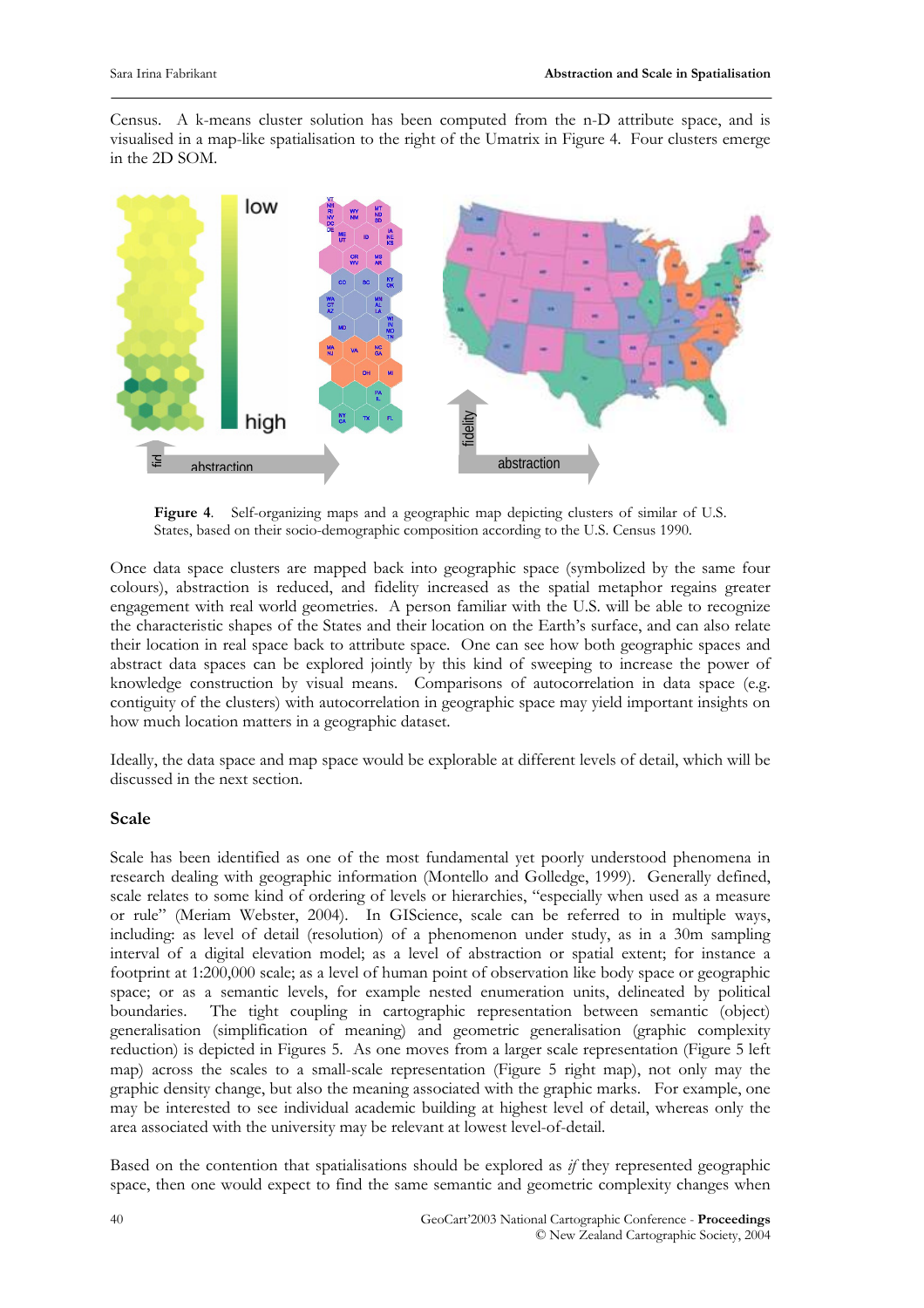zooming in and out of spatialised views. Figure 6 is an example of this. In this Figure, when zooming into a spatialised Reuters news stories database one may identify six thematic regions at highest level of detail (scale 1:6), whereas only two may be discernible at lowest (most general) level of detail (scale 1:2).



**Figure 5**. Graphic and Semantic changes of level-of-detail as a function of scale change across standard scales from the topographical map series provided by the U.S. Geological Survey1.



Figure 6. Changing semantic level-of-detail when zooming in and out of a spatialised Reuters news stories database (Fabrikant, 2001).

This kind of scale-dependence experienced in the real world provides information seekers with a frame of reference in the metaphorical world, ranging from an entire collection to the individual information-bearing item (e.g. the book, the video, the news story). As discussed for the network distance above, our empirical experiments have shown that a document's membership in a topical region alters people's use of straight-line distance to judge similarity. Items within a region are believed to be more similar than items closer in straight-line distance but in different regions (Fabrikant et al., 2002).

-

<sup>1</sup> The change in spatial resolution from left to right in Figure 5 (e.g., lowest resolution in the image on the far right) is solely an artifact of the low resolution of the images used, and is not relevant for the discussion.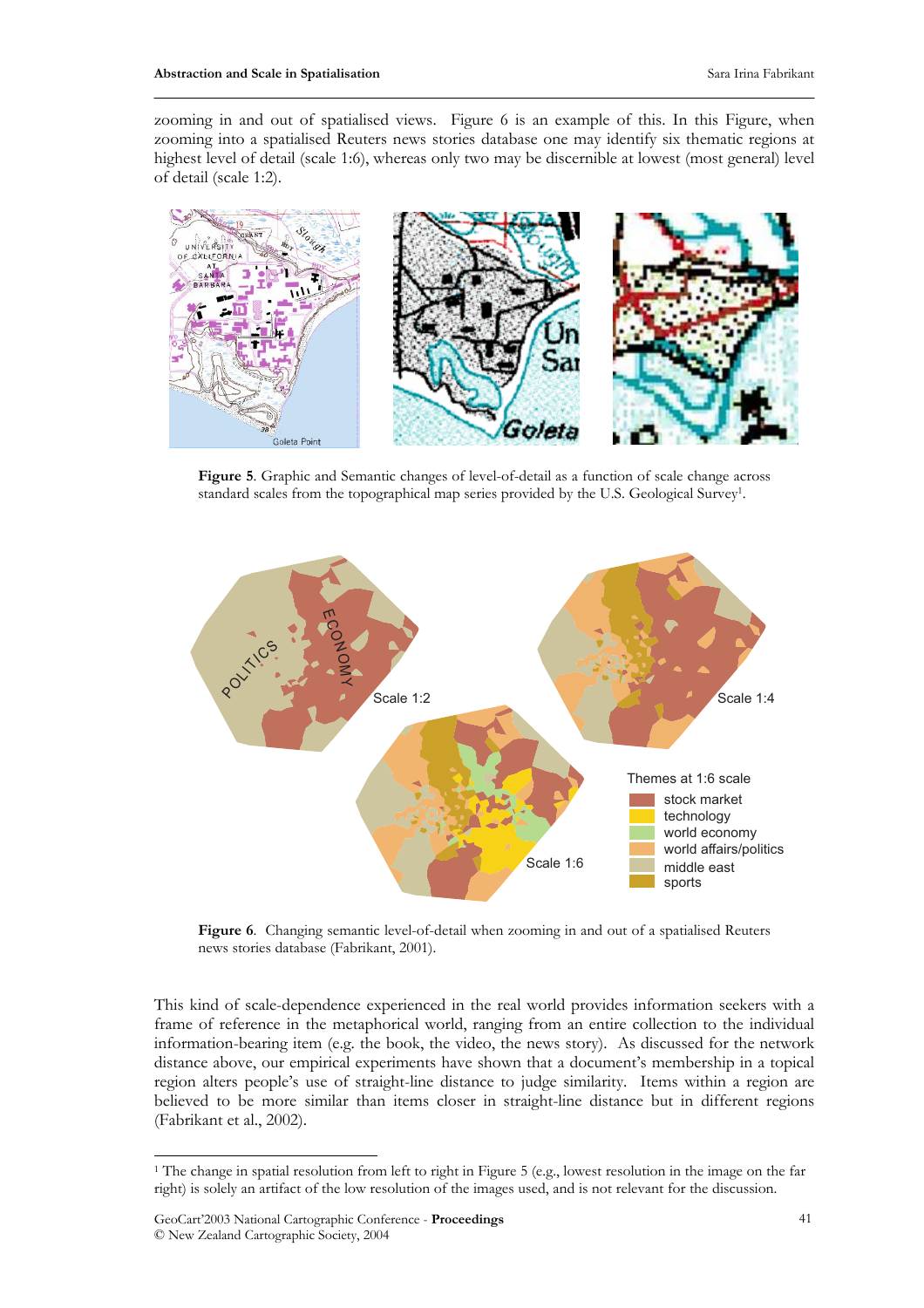#### **Do Scale and Abstraction Work in Spatialisation?**

The applicability of the scale metaphor in combination with abstraction was investigated empirically in Fabrikant (2001). A spatialised query metaphor, a zoom-in and zoom-out tool, was evaluated to access a spatialised portion of GeoRef, a collection of geology and earth sciences documents. Response times and accuracy of responses of participants using the zoom tools were collected during experiments on querying spatialised views that were very similar to Figure 6. Results indicate that people are indeed able to associate hierarchical document relationships in a collection with the cartographically enhanced spatialised metaphor of scale change (zooms). An important finding is that regardless of participants' backgrounds, the tested metaphor seems to yield similar responses.

The series of empirical findings on the distance-similarity metaphor regarding point, network, region displays and the scale-change tool, have led us to formulate a basic principle we call "the first law of *cognitive* geography" (Montello et al., 2003) by analogy to the well-known First Law of Geography (Tobler, 1970). The cognitive law embodies the basic idea that people *believe* closer things to be more similar than distant things. A major concern in our empirical spatialisation research agenda has subsequently been to assess *how* the first law of cognitive geography applies to spatialised displays; Specifically, how are closer features on information displays (points, lines, areas, complex objects) perceived or conceived to be more or less similar in two and three dimensional spaces?

## **Summary and Prospects**

This paper highlights the applicability of two key concepts in geography, abstraction and scale, to the design of cognitively adequate spatialised views. In related work we have identified three design areas, based on empirical findings, in which abstraction and scale need to be considered as well for the construction of spatialised views: the visuo-spatial structure employed to represent the world of information; the representation of meaning encapsulated in the database for knowledge discovery; and finally the potential experiential effects spatialised views have on information seekers when exploring semantic spaces to satisfy a particular information need (Fabrikant and Buttenfield, 2001, Fabrikant and Skupin, in press). A theoretically sound representational framework of spatialisation grounded on ontological and semantic principles can, once established, arguably also be transferred to the explicit geographic domain as a basis to reduce current limitations of how geographic space is represented within GISystems.

#### **Acknowledgments**

A world of thanks go to Igor Drecki and Pip Forer for providing me with the wonderful opportunity to share my research ideas with New Zealand's cartographic community at the GeoCart' 2003 conference. This paper would never have materialized without Igor's patience, kind persistence and good humour! I would also like to thank the reviewers for their detailed and thoughtful feedback. which have substantially improved the quality of the paper. The remaining errors, of course, are only mine.

#### **References**

Ahlberg C and B Shneiderman, 1994, Visual Information Seeking: Tight Coupling of Dynamic Query Filters with Starfield Displays, *Proceedings*, CHI '94, Conference on Human Factors in Computing Systems, Boston, MA, April, 24-28, 1994, 313-321.

Bertin J, 1967, *Sémiologie Graphique: Les Diagrammes – les Réseaux – les Cartes*, Mouton, Paris.